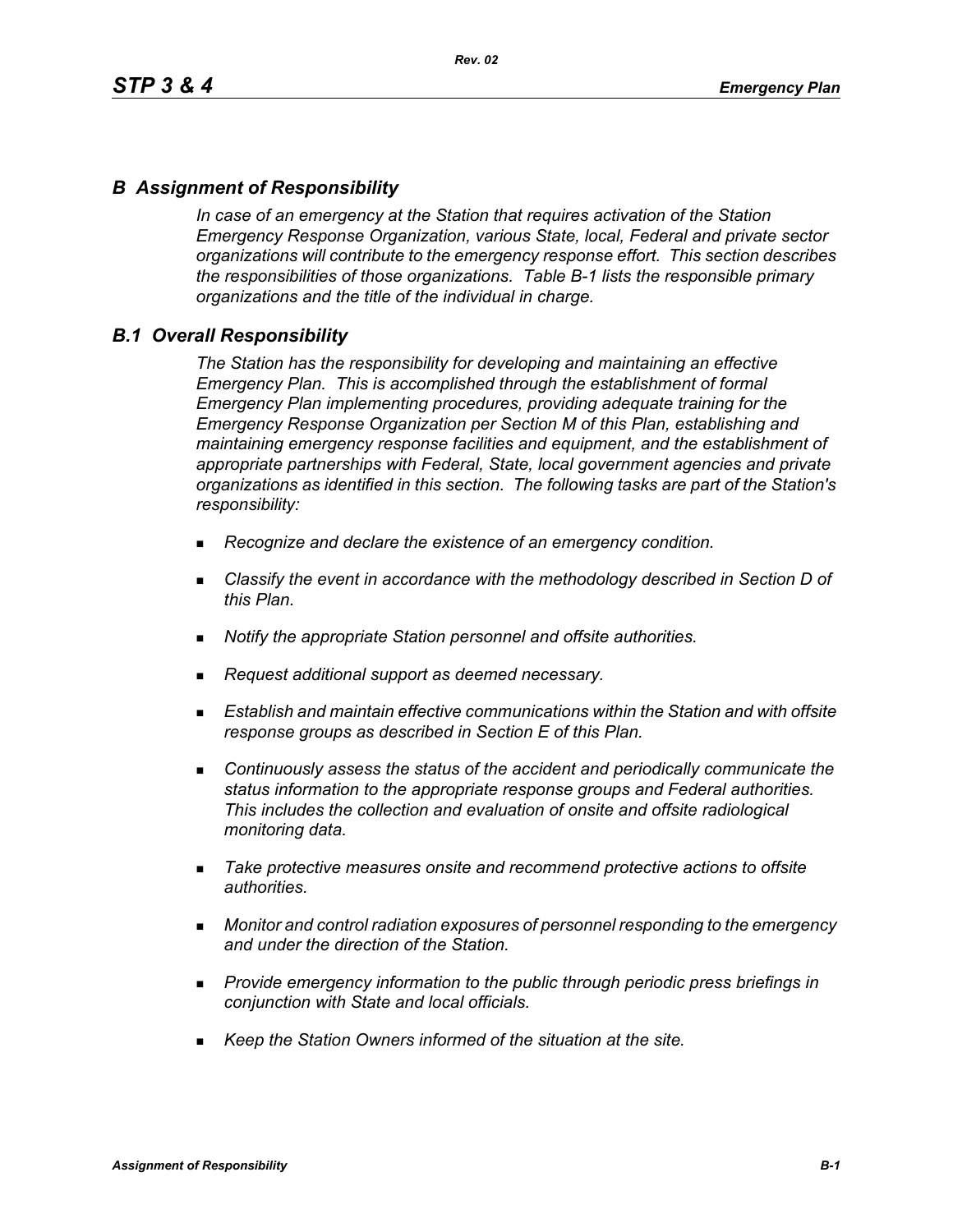# *B.2 State of Texas Responsibility*

*State of Texas has developed a Radiological Emergency Management Plan as an integral part of the State of Texas Emergency Management Plan. The State of Texas Emergency Management Plan outlines the State organization for emergency activities. The Governor's Division of Emergency Management (DEM) is tasked with administering a program of Comprehensive Emergency Management. Designed to reduce the vulnerability of the citizens and communities of this State to damage, injury, and to loss of life and property by providing a system for the mitigation of, preparedness for, response to and recovery from natural or man-made disasters including fixed nuclear facilities. Established in the Office of the Governor by the Texas Disaster Act of 1975 (Government Code, Chapter 418) and direction of the Director of the Texas Office of Homeland Security (OHS). Office of Homeland Security Director appoints the State Coordinator to manage State Governor's Division of Emergency Management on a daily basis, and the Coordinator reports to the Director of the Office of Homeland Security. The Texas Disaster Act of 1975, as amended, authorizes the creation of local organizations for emergency management, provides the Governor and executive heads of governing bodies of the State certain emergency powers, and provides the rendering of mutual aid among the political subdivisions of the State, with other states, and with the Federal Government. The Chairperson of the Texas Emergency Management Council is responsible for establishing an emergency organization capable of operation over a protracted period. The duties and responsibilities of the principal and support agencies of the State of Texas are summarized below. A detailed discussion of the State's response is contained in the Texas Emergency Management Plan.*

# *B.2.1 Department of State Health Services (DSHS)*

*The Department of State Health Services, is the Lead State agency responsible for responding to all peacetime radiological emergencies throughout Texas. Under the procedure established by the Texas Emergency Management Plan and as reaffirmed in a Letter of Agreement, the Department of State Health Services responds to all types of radiological emergencies throughout the State. The Governor's Division of Emergency Management, upon notification by the Station of a Site Area Emergency or General Emergency, will notify key member agencies of the Emergency Management Council. The State Operations Center (SOC) is operational 24 hours a day, seven days a week. During radiological emergencies, the Department of State Health Services will be the Lead State agency for the assessment of radiological impact and damage to the environment. Once notified of a Site Area Emergency or General Emergency (or an Alert or Unusual Event which is likely to involve an offsite release), the Department of State Health Services will establish a communication link (telephone) from their office in Austin, Texas with Station dose assessment personnel. The Department of State Health Services estimates that it will take about one hour to activate their office after notification. The Department of State Health Services is able to make dose projections in their Austin, Texas office from data provided by the Station. If the situation warrants, the Department of State Health Services will dispatch Radiological Emergency Response Teams to the Station. The Department of State Health Services has estimated the onsite response time to emergencies at the Station*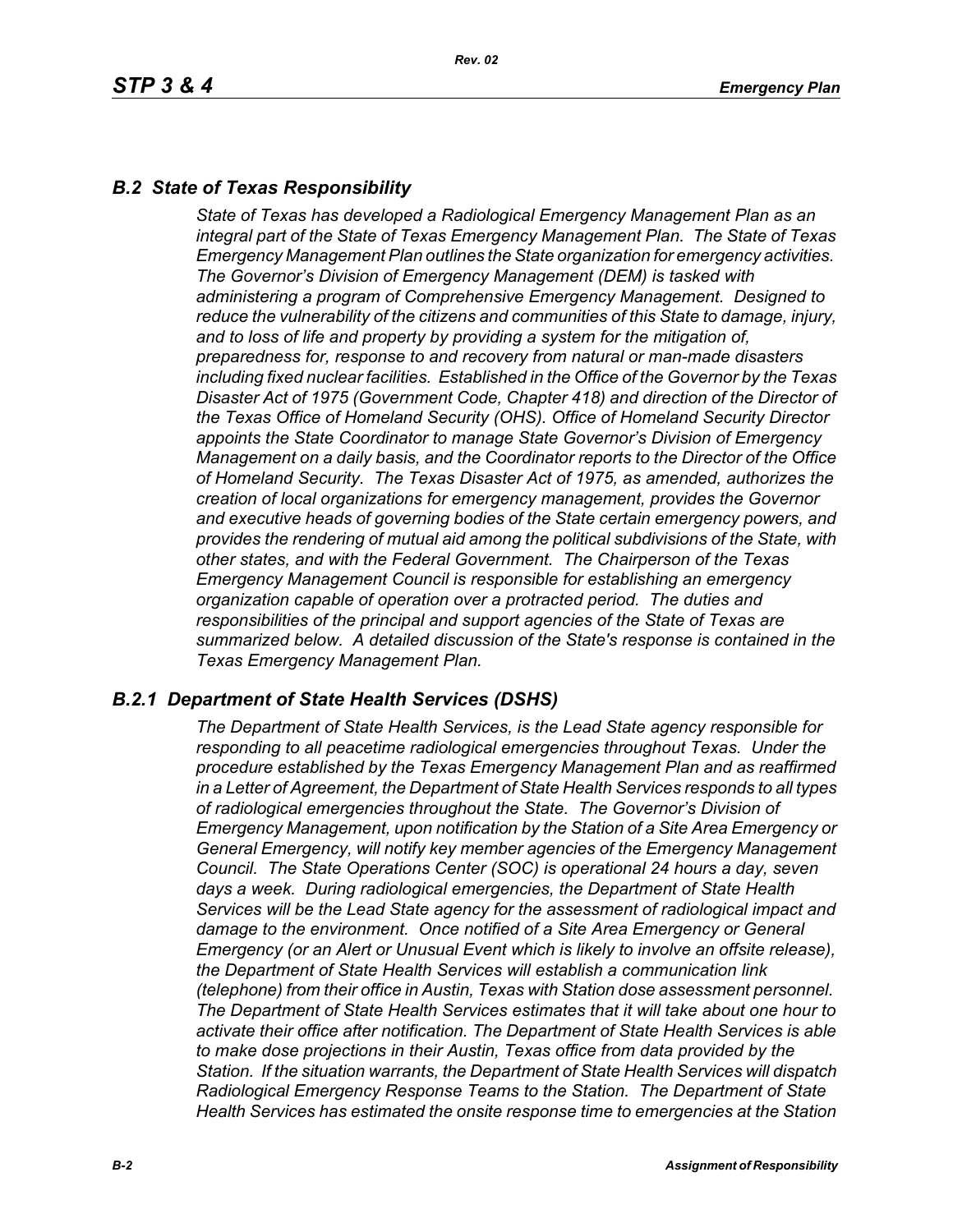*to be approximately 4 hours, and the full Emergency Response Team response time to field locations around the Station to be approximately 8 hours.*

## *B.2.2 Governor's Division of Emergency Management*

*The Governor's Division of Emergency Management has broad legal authority, in case of a radiological emergency, to take actions deemed necessary to protect the health and safety of Texas citizens. This authority includes, but is not limited to, control of public and private transportation corridors, and utilization of all public facilities in support of efforts to protect life and property. The Governor's Division of Emergency Management manages the State Operations Center (SOC), which is located at the Department of Public Safety Headquarters in Austin, Texas. The Department of Public Safety Sub District Office (Pierce, Texas), located approximately 45 miles from the Station, is the headquarters of the Disaster District serving the area around the Station.*

*The Texas Department of Public Safety provides the State with law enforcement services in emergency conditions. This includes but is not limited to disaster reconnaissance, emergency traffic control, and execution of evacuation control. These activities are conducted in support of local government, in accordance with the State of Texas basic Emergency Management Plan, and Annex E, Evacuation, and Annex G, Law Enforcement. The Department of Public Safety Commanding Officer in Sub-District 2C Pierce, Texas serves as Chairperson of the Disaster District Committee. The Department of Public Safety provides statewide communications service for direction of disaster operations. Requests for assistance from the County Emergency Operations Center are forwarded to the Disaster District Sub 2C in Pierce. Requests that exceed the District's ability to respond will be forwarded to the State Operations Center (SOC) in Austin.* 

*Response time for Department of Public Safety personnel from the Disaster District Office in Pierce to the Station is approximately 2 hours.*

## *B.3 Matagorda County Responsibility*

*Matagorda County, Texas, has developed an Emergency Management Plan to provide for emergency operations within Matagorda County, Texas, including Bay City, Palacios, and the unincorporated towns within the County proper. The Matagorda County and city governments are responsible to their respective citizens to do everything possible to save lives, minimize damage, alleviate suffering and to help restore and rehabilitate property and society in the event of a natural disaster, manmade incident, or national emergency, including nuclear attack or threat thereof. Existing forms of local government are utilized in the formulation and implementation of this Plan. The organization and operational concepts set forth in this Plan are promulgated under the Texas Disaster Act of 1975, as amended, the Matagorda County Commissioner Court order of 1983 (reissued 1994), and other laws and ordinances detailed in the Matagorda County Emergency Management Plan. The Matagorda County Emergency Management Plan is a stand-alone document that supports the State of Texas Emergency Management Plan and the Station Emergency Plan. Under the Matagorda County Emergency Management Plan, the County Judge, the Commissioners and Mayors, as chief elected officials are responsible for all*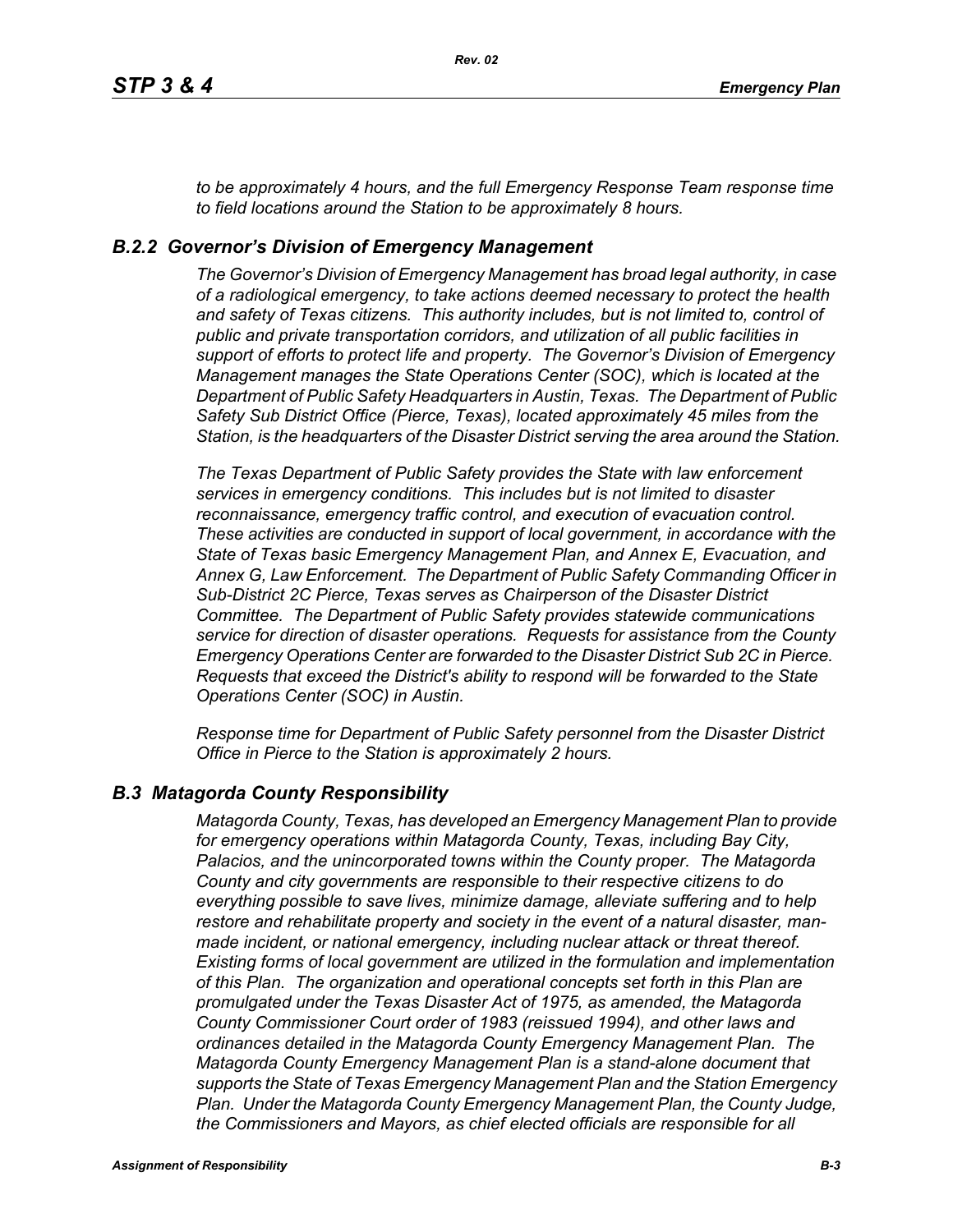*emergency measures within their respective jurisdictions, including recommending shelter and or evacuation of members of the public.* 

*Existing agencies of government in Matagorda County, Bay City, and Palacios will perform emergency activities related to those performed in normal operations. The basic functions of County/City officials are to coordinate activities for efficiency and effectiveness and to assure that any skills not normally available in existing County/City governments are obtained from other resources. The County is the lead governmental entity in an emergency. Should the need arise for State assistance, the County Emergency Management Director has the authority to request assistance from State Disaster District Sub 2C in Pierce, Texas. This responsibility is assigned to the County Emergency Management Director and is not a delegable authority. The Emergency Management Coordinator is appointed by the County Judge. The primary responsibility of the Emergency Management Coordinator is to coordinate emergency response within the county and serve as communications liaison with the Governor's Division of Emergency Management and the Disaster District Committee for day-today operations and through the Disaster District during emergencies. A detailed assignment of emergency response actions and responsibilities are defined in the Matagorda County Emergency Management Plan. Figure B-1 indicates the interface of State of Texas and local and civil authorities' Emergency Management Organizations.*

## *B.4 Other Local, State, and Federal Agencies*

*Additional local, State, and Federal agencies and departments and their responsibilities that provide outside support to the Station in the event of a declared emergency are:*

# *B.4.1 Bay City Police Department*

*The Bay City Police Department, by Letter of Agreement, will provide law enforcement support to the Station to assist in traffic control, personnel evacuation, or other response requiring law enforcement as needed during an emergency or drill/exercise situation. The Bay City Police Department will be under the control and coordination of the Matagorda County Sheriff's Office. Bay City Police Department and the Matagorda County Sheriff's Office personnel are headquartered approximately 17 road miles northeast of the Station and can respond to the Station in approximately one hour. This service is available 24 hours per day.*

# *B.4.2 City of Palacios Police Department*

*The City of Palacios Police Department, by Letter of Agreement, will provide law enforcement support to the Station to assist in traffic control, personnel evacuation, or other response requiring law enforcement as needed during an emergency or drill/exercise situation. The City of Palacios Police Department will be under the direction and control of the Matagorda County Sheriff's Office. The City of Palacios Police Department is headquartered approximately 18 road miles southwest of the Station and can respond to the Station in approximately thirty minutes. This service is available 24 hours per day.*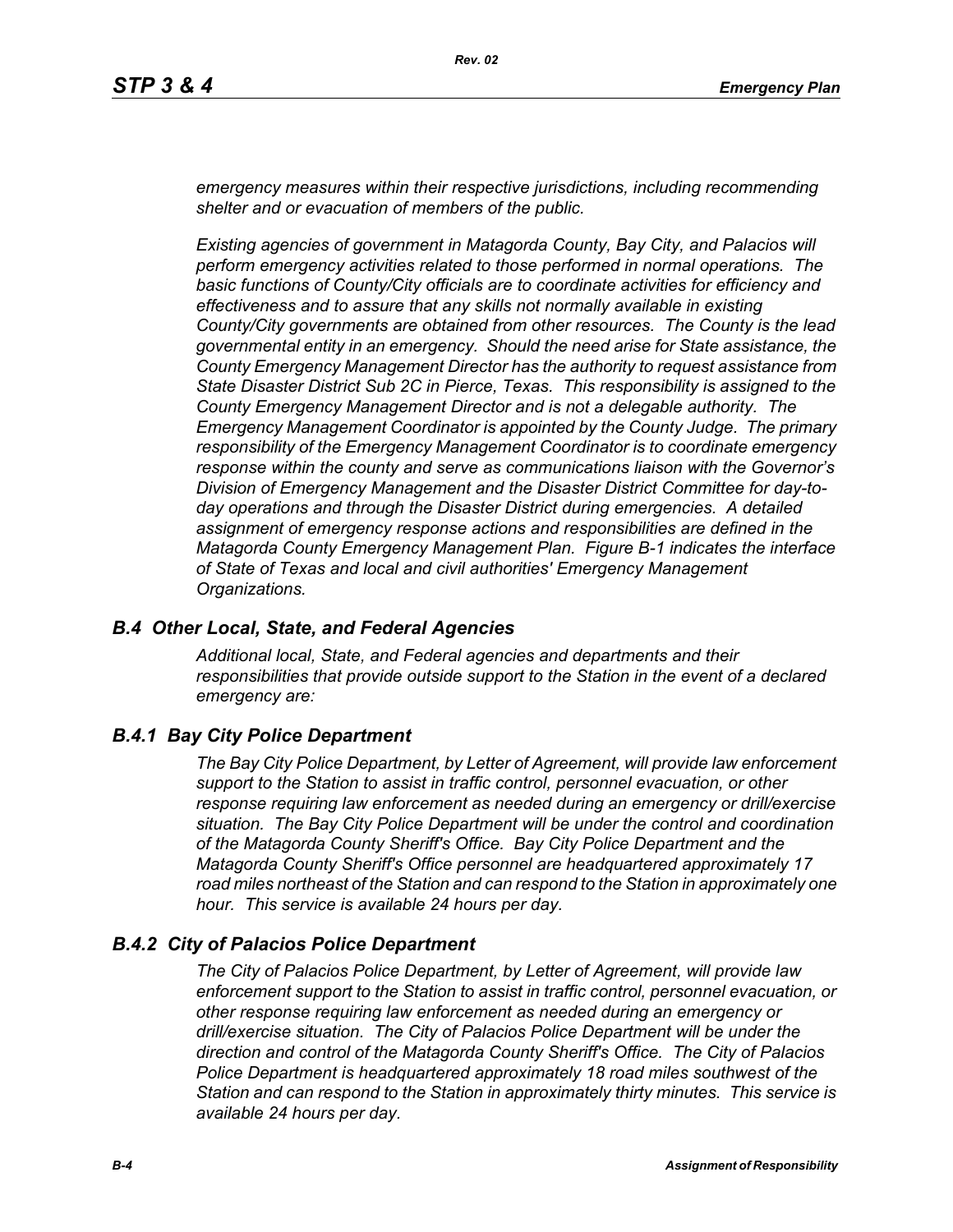# *B.4.3 City of Palacios Volunteer Fire Department*

*The City of Palacios Volunteer Fire Department, by Letter of Agreement, will provide fire-fighting support, and rescue services to the Station in case of an emergency or drill/exercise situation at the Station. The City of Palacios Volunteer Fire Department is located approximately 18 road miles from the Station and has a response time of thirty minutes when responding to requests for assistance from the Station. This service is available 24 hours per day.*

# *B.4.4 The Bay City Volunteer Fire Department*

*The Bay City Volunteer Fire Department, by Letter of Agreement, will provide fire fighting support services to the Station in case of an emergency or drill/exercise situation at the Station. The Bay City Volunteer Fire Department is located approximately 17 road miles from the Station and can respond to emergencies at the Station in approximately one-hour. This service is available 24 hours per day.*

## *B.4.5 The Matagorda County Hospital District*

*The Matagorda County Hospital District, by Letter of Agreement, will provide medical care for both conventional and radiological injuries that occur in emergency or drill/exercise situations at the Station. The Matagorda County Hospital District provides services via two hospitals in the district, Matagorda General Hospital, located approximately 21 road miles from the Station in Bay City, and Palacios Community Medical Center located approximately 16 road miles from the Station in Palacios. The Matagorda General Hospital maintains a fully staffed Emergency Room that is equipped with a decontamination facility within the emergency room area to handle emergencies arising at the Station. Matagorda General Hospital in Bay City shall serve as the primary response organization with secondary support provided by Palacios Community Medical Center. These services and facilities are available 24 hours per day.*

## *B.4.6 Emergency Alert System Stations*

- *Emergency Alert System Station KMKS FM, 102.5 Radio, by Letter of Agreement, shall serve as the primary Matagorda County Emergency Alert System Station serving the Station by having the capability of providing 24 hour per day Emergency Alert Service, including activation of the alert radios.*
- *Emergency Alert System Station KZRC FM, 92.5 Radio, by Letter of Agreement shall serve as the alternate Matagorda County Emergency Alert System Station.*

## *B.4.7 Matagorda County Sheriff's Office*

*The Matagorda County Sheriff's Office by letter of agreement will assist the Station in responding to an emergency. The Emergency Management Plan for Matagorda County identifies the responsibilities for the Sheriff's Office as law enforcement, evacuation/traffic control, communications, warning/notifications and maintenance of the Matagorda County Emergency Operations Center. The Matagorda County Sheriff's Office will respond to requests to provide assistance during emergency or drill/exercise situations that develop at the Station. The Matagorda County Sheriff's*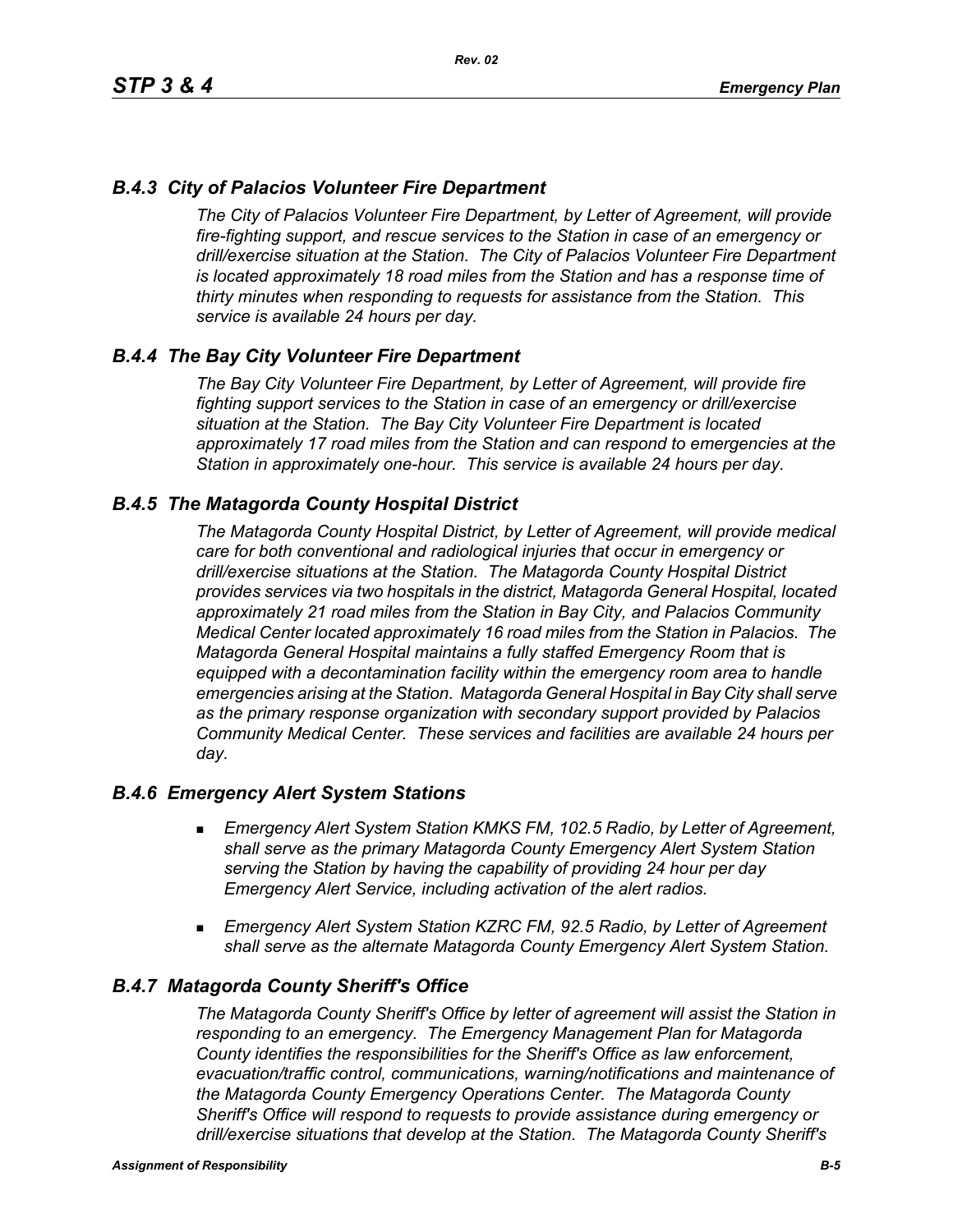*Office has the capability to respond to a request for assistance from the Station in approximately thirty minutes, on a 24 hours a day basis.*

# *B.4.8 United States Coast Guard (Corpus Christi)*

*The United States Coast Guard, by Letter of Agreement will provide vessel traffic control on the Colorado River and other navigable waters in the vicinity of the Station by the use of marine warnings, and if necessary, aircraft and surface craft during emergency situations that may develop at the Station. The Coast Guard responds to requests, from the Matagorda County Sheriff's Office, for assistance from Corpus Christi District. Estimated time of response for the Coast Guard is within approximately four hours, on a 24 hours a day basis.*

## *B.4.9 United States Coast Guard (Galveston)*

*The United States Coast Guard, by Letter of Agreement will provide vessel traffic control on the Colorado River and other navigable waters in the vicinity of the Station by the use of marine warnings, and if necessary, aircraft and surface craft during emergency situations that may develop at the Station. The Coast Guard responds to requests, from the Matagorda County Sheriff's Office, for assistance from Galveston District. Estimated time of response for the Coast Guard is within approximately four hours, on a 24 hours a day basis.*

## *B.4.10 Resources of Other Federal Agencies*

*The resources of Federal agencies appropriate to the emergency condition will be made available in accordance with the Federal Radiological Emergency Response Plan.* Federal National Response Plan. *The Station Emergency Director is specifically authorized to request Federal assistance on behalf of the Station under the provisions of the Federal Radiological Emergency Response Plan.* Federal National Response Plan, Nuclear Radiological Incident Annex. *The Station Emergency Director requests Federal assistance by contacting the NRC. In addition to the NRC, agencies other than those with a Letter of Agreement with the Station that may become involved are the Department of Energy, the DHS-Federal Emergency Management Agency, and the Environmental Protection Agency. These Agencies have the capability of responding to a declared emergency at the Station in approximately twelve hours, on a 24 hours a day basis.*

# *B.4.11 Department of Homeland Security-Federal Emergency Management Agency*

*The Federal Emergency Management Agency, Region VI, is responsible for overall coordination of the offsite Federal response effort. The senior Federal Emergency Management Agency official from Region VI will carry out the functions and responsibilities outlined in NUREG-0981.*

*The Region VI Emergency Response Team will, in addition to the region office response, provide support to State and County authorities in the area of resource coordination, logistics, and telecommunications. The senior Federal Emergency Management Agency official, or designee, will notify the appropriate Federal agency capable of meeting a Specific State or County government need. The Federal*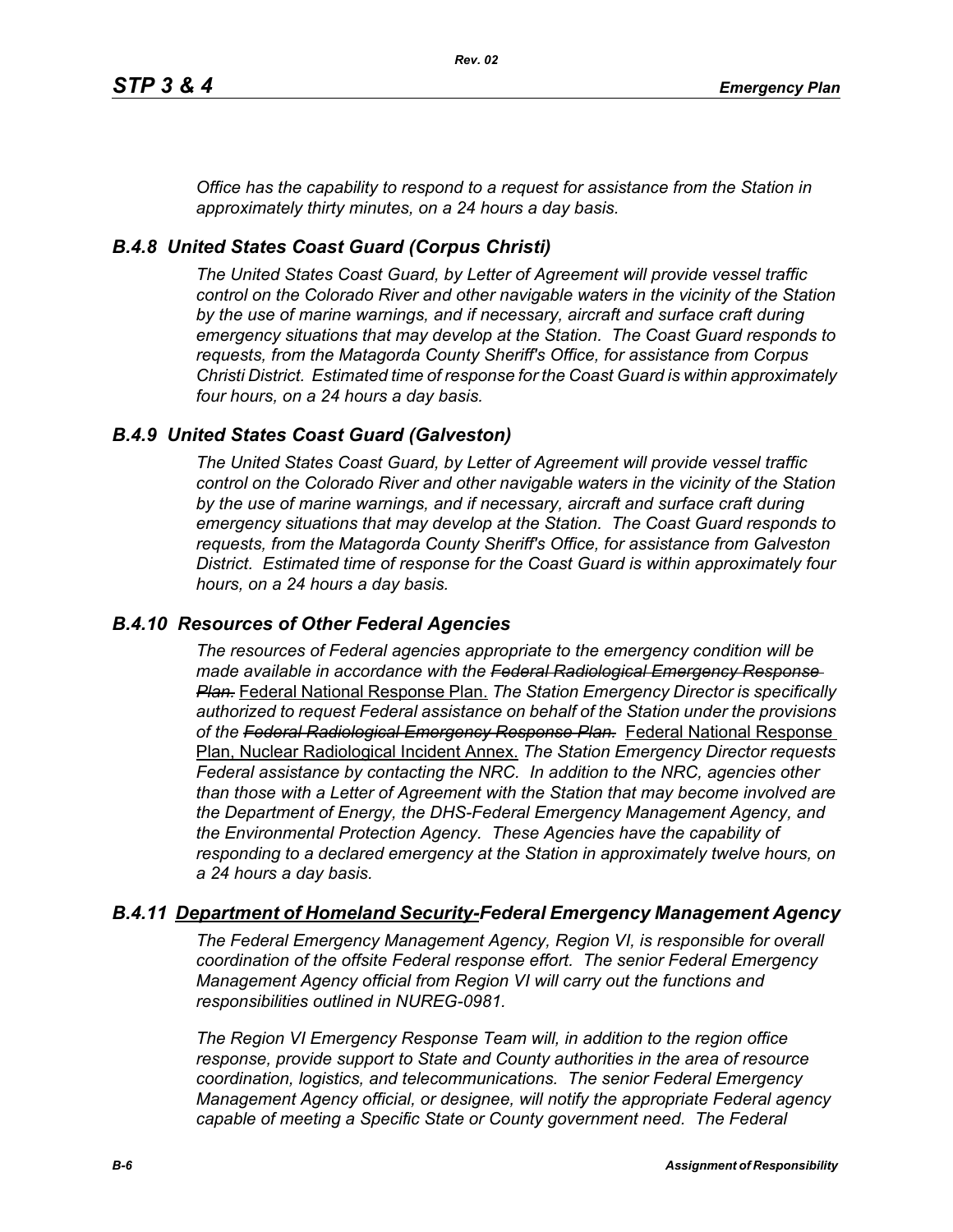*Emergency Management Agency can respond to a declared accident at the Station in approximately ten hours.*

# *B.4.12 Nuclear Regulatory Commission (NRC)*

*The Nuclear Regulatory Commission* The NRC *is notified of an incident via the Emergency Notification System telephone line, the initial NRC response is to ascertain the status of the plant and monitor Station activities. The NRC will assess offsite radiological effects and will develop projection of onsite and offsite effects for use by other Federal, State, and local agencies, as appropriate.*

*To ensure reports can be made, NRC Headquarters Operations Center maintains a 24-hour emergency telephone and duty officer. The NRC Region IV Response Team, located in Arlington, Texas, has the capability of responding in approximately five hours. The leader of this response team will normally be the Region IV Regional Administrator, assuming the role as NRC Director of Site Operations, when so directed by the NRC Chairperson.*

# *B.5 Private Sector Organizations*

*Private Sector and Contract Organizations include various groups that will provide support and services to the Station as follows:*

# *B.5.1 Westinghouse Electric Company*

*Westinghouse Electric Company has established a contract with the Station to provide general services related to nuclear steam supply operation during and following an accident situation. Westinghouse provides a capability to respond on a 24 hour a day basis.* 

# *B.5.2 ABWR Nuclear Steam Supply Services*

Services provided by an ABWR NSSS vendor during an emergency event at STP will be obtained once an appropriate contract award has occurred. The vendor will be required to establish a contract with the Station to provide general services related to nuclear steam supply operation during and following an accident situation. The vendor will be required to provide the capability to respond on a 24 hour a day basis. (COM EP-1)

# *B.5.3 Memorial Hermann Hospital System*

*Memorial Hermann Hospital System- by Letter of Agreement, serves as a referral source for long-term care of radiological injuries. Memorial Hermann Hospital System is available 24 hours per day for consultation or treatment of personnel who have been*  internally contaminated or may have received an acute dose of radiation. Memorial *Hermann Hospital System located in Houston, Texas is approximately 70 air miles from the Station.*

# *B.5.4 Lyondell Chemicals, LP and OXEA Chemicals*

*Lyondell Chemicals, LP (Matagorda Operations) and OXEA Chemicals (Bay City Plant) - by separate Letters of Agreement, will notify the Station of emergencies*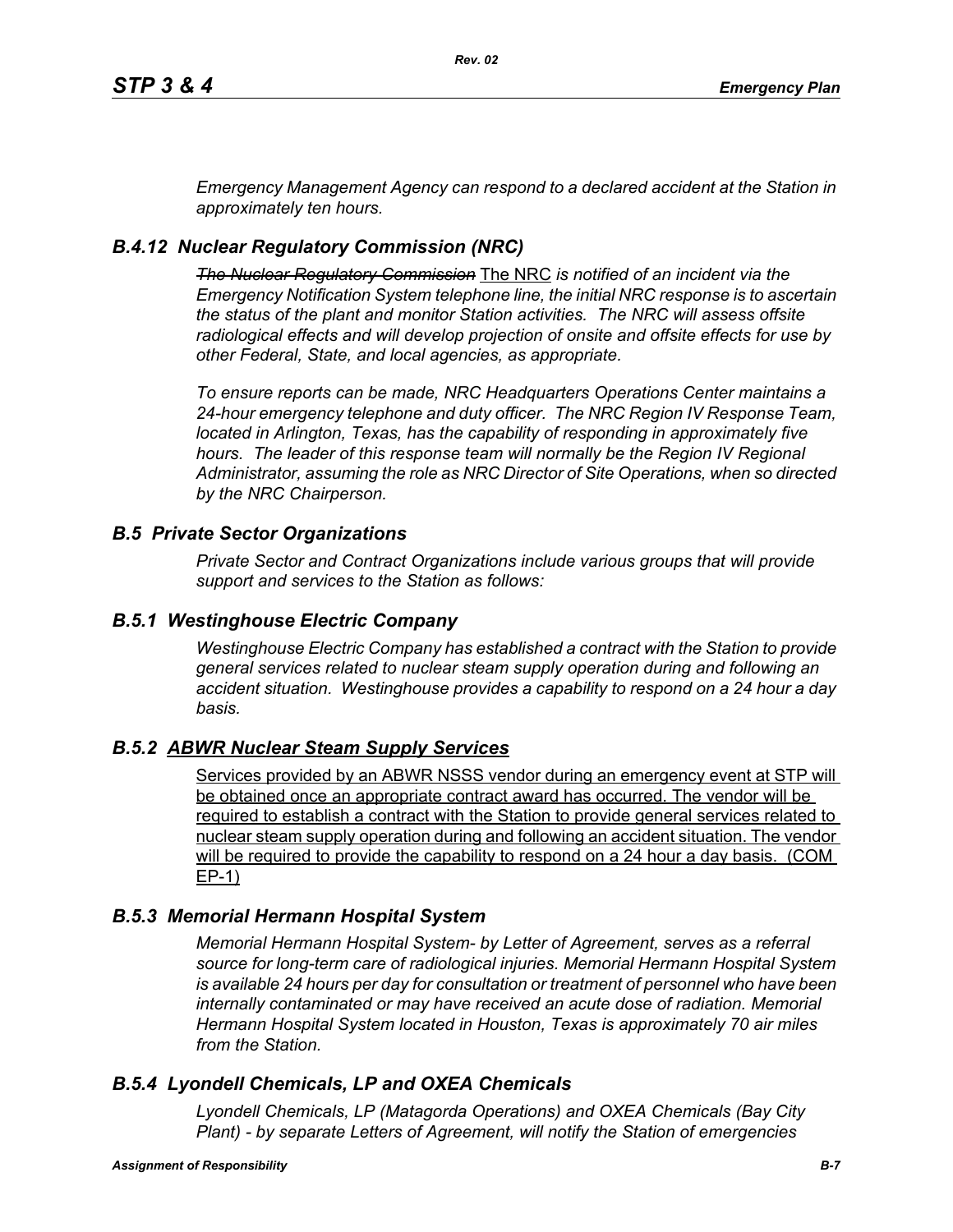*occurring at their plants which could involve offsite chemical releases, on a 24 hours a day basis.*

# *B.5.5 Best Western Matagorda Hotel and Conference Center*

*Best Western Matagorda Hotel and Conference Center by Letter of Agreement and contract with the Station will place the facility at the disposal of the Utility during a declared emergency at the Station, on a 24-hour a day basis. This includes the use of a meeting room/ball room for conversion to the Joint Information Center. The Best Western Matagorda Hotel and Conference Center is located approximately 15 road miles from the Station.*

# *B.5.6 American Red Cross Rio Colorado Chapter*

*American Red Cross Matagorda Rio Colorado Chapter - by Letter of Agreement, will provide assistance at the Reception Center for registration of residents and site employees evacuated because of a nuclear power plant event, and will provide for emergency needs by organizing congregate care facilities providing services necessary to support the evacuated population. The American Red Cross will participate in training, drills and exercises on request. These and other responsibilities of this agency are identified in the Emergency Management Plan for Matagorda County, Bay City and Palacios. The American Red Cross supports that Plan and the Emergency Preparedness Program at the Station. The Matagorda County Office of the American Red Cross is located in Bay City approximately 17 road miles from the Station and their service is available 24 hours per day.*

# *B.5.7 Matagorda County EMS*

*Matagorda County EMS by Letter of Agreement; will provide 24 hour per day ambulance service to the Station in case of an emergency or drill/exercise situation. Matagorda County EMS response time to the station is approximately thirty minutes.*

# *B.5.8 Institute of Nuclear Power Operations (INPO)*

*Institute of Nuclear Power Operations by Letter of Agreement will provide assistance in acquiring the help of other organizations in the industry on a 24 hours a day basis. In addition, INPO will provide assistance, utilizing its own resources, as requested and as appropriate.*

# *B.5.9 American Nuclear Insurers*

*The Station maintains a policy with American Nuclear Insurers. American Nuclear Insurers has agreed to assume responsibility, except where excluded by the policy, for promptly assisting members of the public whom may be adversely affected by an incident at the Station.*

# *B.5.10 TXU Power (Comanche Peak Steam Electric Station)*

*TXU Power by Letter of Agreement will in case of an emergency at the South Texas Project and loss of onsite analysis capabilities, support the Station by performing selected post accident analysis.*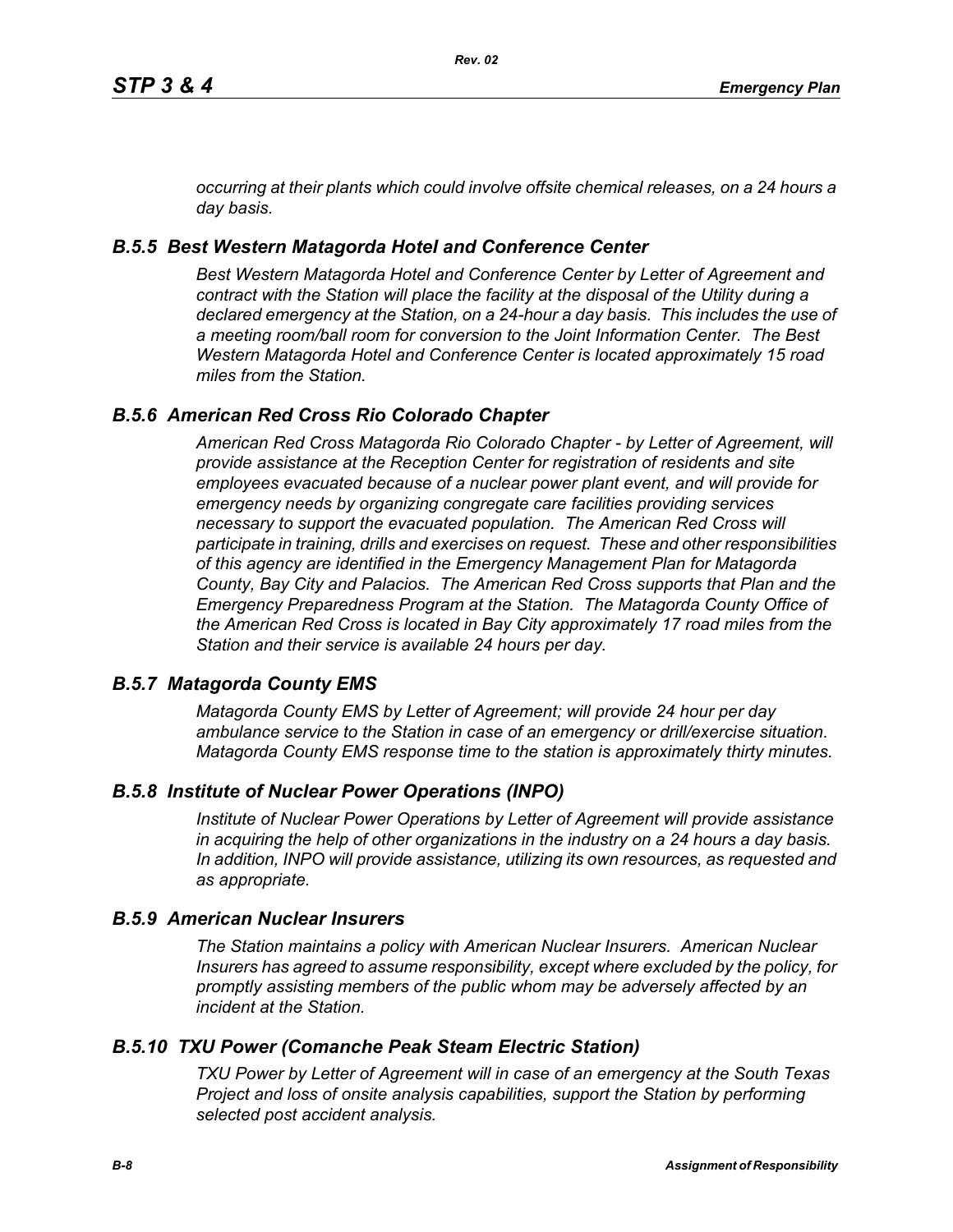## *B.5.11 Areva NP Inc.*

*Areva NP Inc.: by Letter of Agreement will provide assistance in the radioanalyses of environmental samples or personnel dosimetry as requested.*

## *B.5.12 Bay City Independent School District*

*Bay City Independent School District by Letter of Agreement will provide evacuation services (busses, drivers, reception centers and congregate care facilities) to Matagorda County or the Station in case of an accident at the Station.*

## *B.5.13 Matagorda Independent School District*

*Matagorda Independent School District by Letter of Agreement will perform early dismissal of students at the Alert classification, and evacuation of students to the Linnie Roberts Elementary School at the Site Area or General Emergency classification.*

### *B.5.14 Palacios Independent School District*

*Palacios Independent School District by Letter of Agreement will provide evacuation services (busses, drivers, reception centers and congregate care facilities) to Matagorda County or the Station in case of an accident at the Station.*

### *B.5.15 Tidehaven Independent School District*

*Tidehaven Independent School District by Letter of Agreement will perform early dismissal of students at the Alert classification, and evacuation of students to the appropriate Reception Center at the Site Area Emergency classification.*

### *B.5.16 Van Vleck Independent School District*

*Van Vleck Independent School District by Letter of Agreement will provide evacuation services (busses, drivers) to Matagorda County or the Station in case of an accident at the Station.*

#### *B.5.17 Matagorda County Environmental Health*

*Matagorda County Environmental Health by Letter of Agreement, will assist the Station on a 24 hours per day basis, or as needed, during an emergency situation at the Station. provide radiological supplies, equipment, monitoring and decontamination for the offsite response organization.* 

### *B.5.18 City of Bay City*

*City of Bay City - by Letter of Agreement, will make the Bay City Service Center available in case of the in-operability of the Station Emergency Operations Facility.*

## *B.5.19 South Texas Project Operating Agreement*

*South Texas Project Operating Agreement is an agreement among Co-Owners for South Texas Project operations.*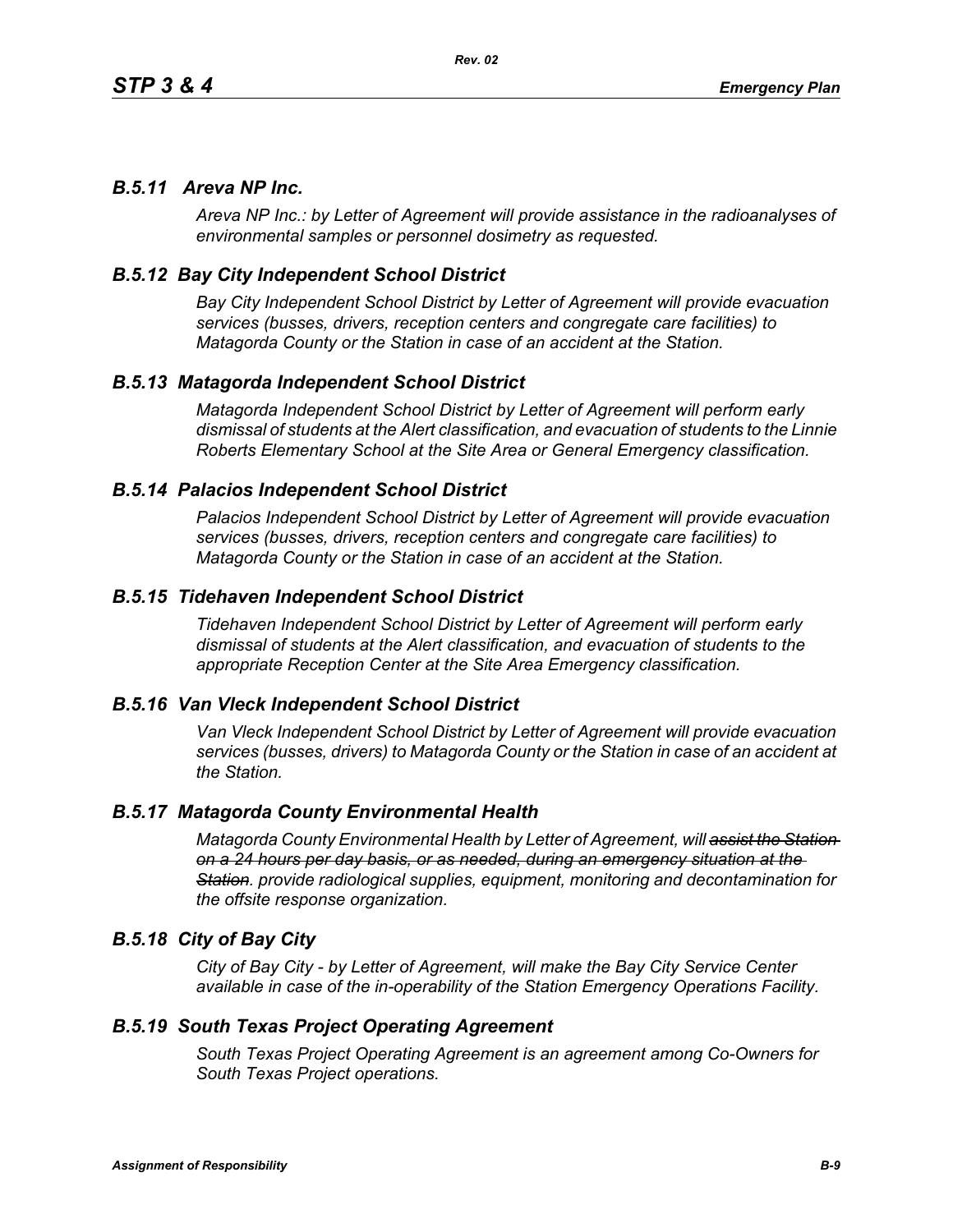# *B.6 Emergency Organization*

*The Emergency Preparedness program for the Station requires the coordinated response of several organizations. The Emergency Director is the key individual in the Station Emergency Response Organization. The Station Emergency Response Organization is described fully in Section C of this Plan.*

# *B.6.1 Station Emergency Director*

*The Station Emergency Director initiates the activation of the offsite Emergency Response Organizations by contacting the Governor's Division of Emergency Management via the Department of Public Safety Offices in Pierce, Texas, the Matagorda County Sheriff's Office, and the Nuclear Regulatory Commission. All these organizations are staffed 24 hours per day to provide communications links for receiving notification of a radiological emergency. The Federal agencies which may be requested by the Station to provide assistance can be notified by contacting the Nuclear Regulatory Commission on a dedicated communication link, the Emergency Notification System line.*

# *B.6.2 State of Texas and Matagorda County*

*The State of Texas and Matagorda County response is conducted in accordance with the following framework as presented in the State of Texas Emergency Management Plan and the Matagorda County Emergency Management Plan.*

- *The Governor's Division of Emergency Management is responsible for coordinating state-level response and recovery activities during emergencies and disasters regardless of cause. The Department of State Health Services, has been designated as the primary agency for radiological emergencies. The Matagorda County Judge and the Mayors of Bay City and Palacios exercise overall authority*  for offsite protective actions and measures for the safety and protection of local *personnel and property. Overall, direction and control of state response activities will be exercised by the Sub 2C Disaster District Committee Chairperson (Department of Public Safety highway patrol lieutenant) operating from the Emergency Operations Center located in Pierce. The Chairperson will be kept informed of conditions in a timely manner in order to facilitate state response and assistance. The Matagorda County Emergency Operations Center is the direction and control point for county and city response activities for an emergency at the Station.*
- Upon declaration of a classified emergency,  $\mp$  the State is notified of an emergency *at the Station by the Station's Emergency Director via a call to the Department of Public Safety Communication Center located at Disaster District Sub 2C, Pierce, Texas, on the dedicated ringdown telephone. The Communications Center at the Department of Public Safety, Pierce, will notify the Governor's Division of Emergency Management of any emergency notification from the Station. The Governor and Chairperson of the Emergency Management Council are notified by the State Coordinator or the Governor's Division of Emergency Management Duty Officer, depending on the severity of the situation. Notification of a station emergency is from the Governor's Division of Emergency Management to the*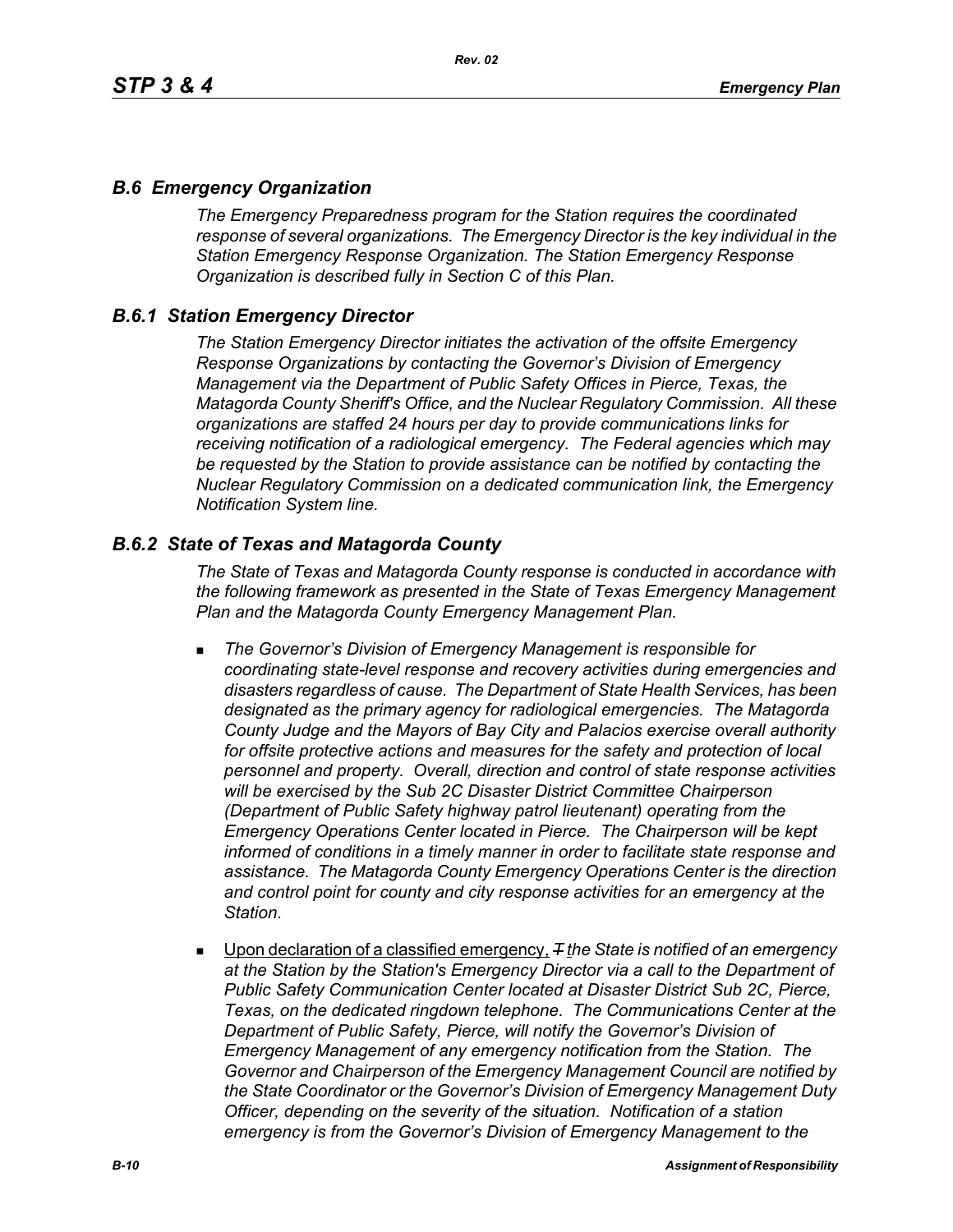*Rev. 02*

*Texas Department of Health and in turn to the Department of State Health Services. The decision to activate the Radiological Response Team is based on the severity of the incident. The Station's Emergency Director initiates a declaration of Unusual Event, Alert, Site Area Emergency, or General Emergency. The Governor, by executive order or proclamation, may declare a state of disaster. The presiding officer of the governing body of a political subdivision may also declare a local state of disaster. A state of disaster condition activates disaster response, recovery, and rehabilitation aspects of the State Emergency Plan. The Matagorda County Sheriff's Office also has access to the dedicated ringdown telephone, and will be notified of an emergency classification at the Station when the Department of Public Safety Disaster District Sub 2C office is notified.*

- *When requested to assist in response and recovery efforts to radiation emergencies, personnel from other State of Texas Agencies will perform functions and activities as described in the State of Texas Emergency Management Plan.*
- *Local officials shall provide notification to the various personnel in the Matagorda County Emergency Management Organization in accordance with County Procedures. The Matagorda County Sheriff is responsible to verify that notifications are made in accordance with details provided in the Matagorda County Emergency Management Plan.*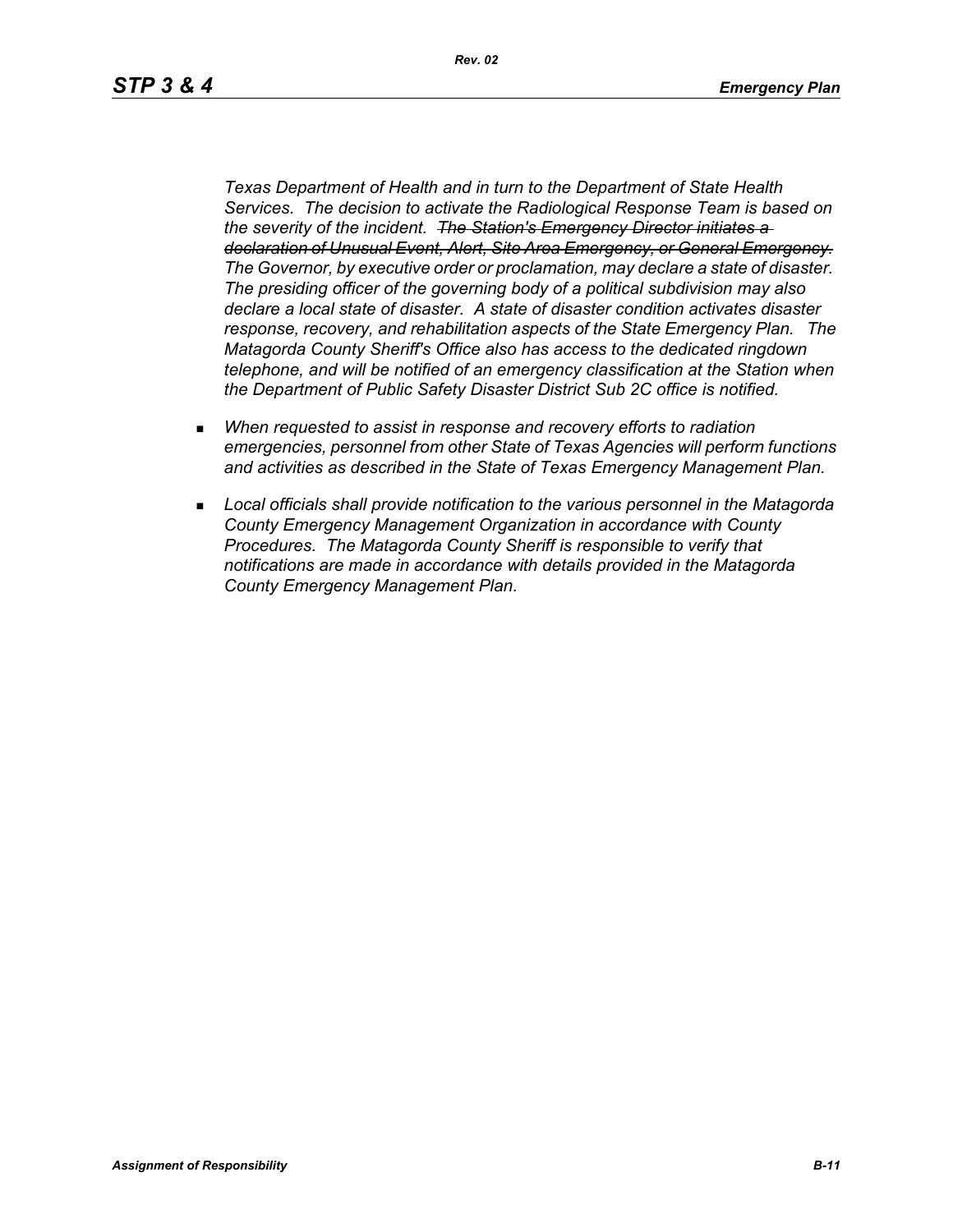# *Table B-1 Responsible Primary Organizations Page 1 of 1*

| <b>Organizations</b>                                  | <b>Individual in Charge</b>                                                                 |
|-------------------------------------------------------|---------------------------------------------------------------------------------------------|
| South Texas Project Electric Generating Station       | <b>Station Emergency Director</b>                                                           |
| State of Texas                                        | Governor                                                                                    |
| State of Texas Emergency Management<br>Council        | Chairperson, Emergency Management Council                                                   |
| Governor's Division of Emergency<br>Management        | State Coordinator                                                                           |
| Department of State Health Services                   | <b>Bureau Chief</b>                                                                         |
| Matagorda County Emergency Management<br>Organization | <b>Emergency Management Director (County</b><br>Judge or Mayor(s) and County Commissioners) |
| <b>Bay City Emergency Management Organization</b>     | Mayor                                                                                       |
| City of Palacios Emergency Management<br>Organization | Mayor                                                                                       |
| Matagorda County Sheriff's Office                     | <b>Sheriff</b>                                                                              |